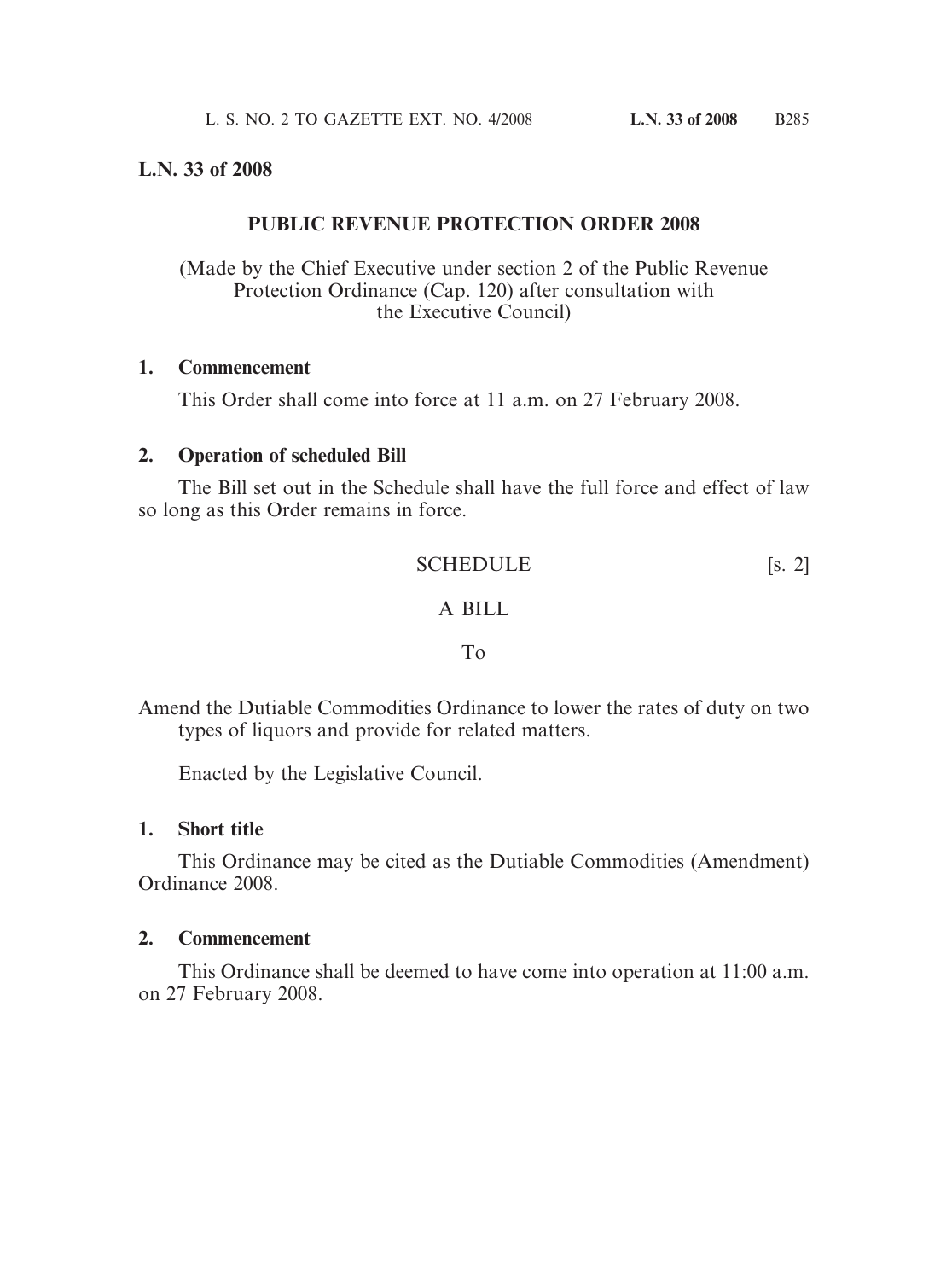(1) Section 2(1) of the Dutiable Commodities Ordinance (Cap. 109) is amended, in the English text, in the definition of "warehouse", by repealing the full stop and substituting a semicolon.

- (2) Section 2(1) is amended by adding—
	- "zero-rated goods" (零稅率貨品) means goods the rate of duty on which as set out in Part I of Schedule 1 is 0% of the value of the goods. ".

# **4. Section added**

The following is added—

# "**2A. Zero-rated goods**

(1) If on a licence or permit relating to zero-rated goods, the Commissioner or another officer has under section  $7(1)(b)(v)$  endorsed that the duty on the goods is  $0\%$  of the value of the goods, the goods shall be regarded as duty-paid goods for the purposes of this Ordinance.

(2) Unless the context otherwise requires, any reference to dutiable goods in this Ordinance shall be construed as also including zero-rated goods for which there is no licence or permit with an endorsement referred to in subsection (1). ".

# **5. Grant and revocation of licences and permits**

Section 7(1)(*b*) is amended by adding—

" (v) where the licence or permit relates to any zero-rated goods, endorse on the licence or permit that the duty on the goods is  $0\%$  of the value of the goods; ".

# **6. Duty exempt goods dutiable in certain cases**

Section 38A is amended by adding—

"(3) This section does not apply to any zero-rated goods exempted under regulation 12(1)(*eb*) or (*ec*) of the Dutiable Commodities Regulations (Cap. 109 sub. leg. A). ".

# **7. Schedule 1 amended**

(1) Schedule 1 is amended by repealing "[ss." and substituting "[ss.  $2(1),$ ".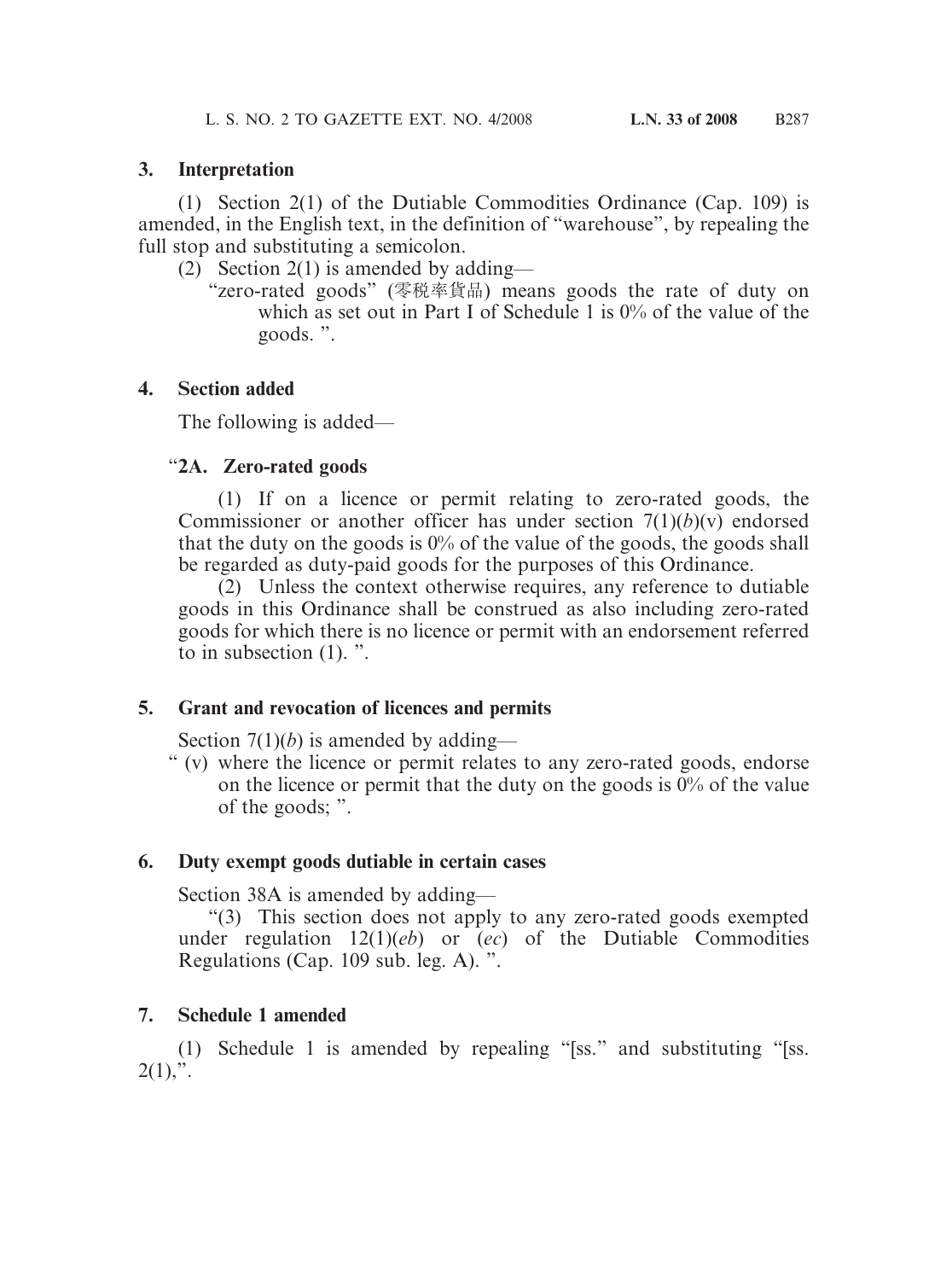(2) Schedule 1 is amended, in paragraph 1 of Part I, under the column headed "Rate"—

- (*a*) by repealing "20%" and substituting "0%";
- (*b*) by repealing "40%" and substituting "0%".

# **Dutiable Commodities Regulations**

### **8. Exemptions**

(1) Regulation 12(1)(*ea*) of the Dutiable Commodities Regulations (Cap. 109 sub. leg. A) is amended by adding "(not being zero-rated goods)" after "alcoholic liquor".

(2) Regulation  $12(1)$  is amended by adding—

"(*eb*) zero-rated goods which are—

- (i) imported by a passenger or crew member of any ship, aircraft, train or vehicle in his baggage;
- (ii) imported by any person (whether or not he is a passenger or crew member referred to in subparagraph (i)) for his own use; or
- (iii) bought by a passenger or crew member referred to in subparagraph (i) at a licensed warehouse located at any place approved by the Commissioner in the arrival area at an entry point in Hong Kong;
- (*ec*) zero-rated goods which—
	- (i) have a value (calculated by reference to section 26A of the Ordinance) of less than \$5,000; and
	- (ii) are imported by any person in a single commercial shipment; ".

# **9. Licences and fees**

The Schedule is amended, in item 3(*b*) of Part I, by repealing "Import" and substituting "For goods which do not consist of zero-rated goods, import".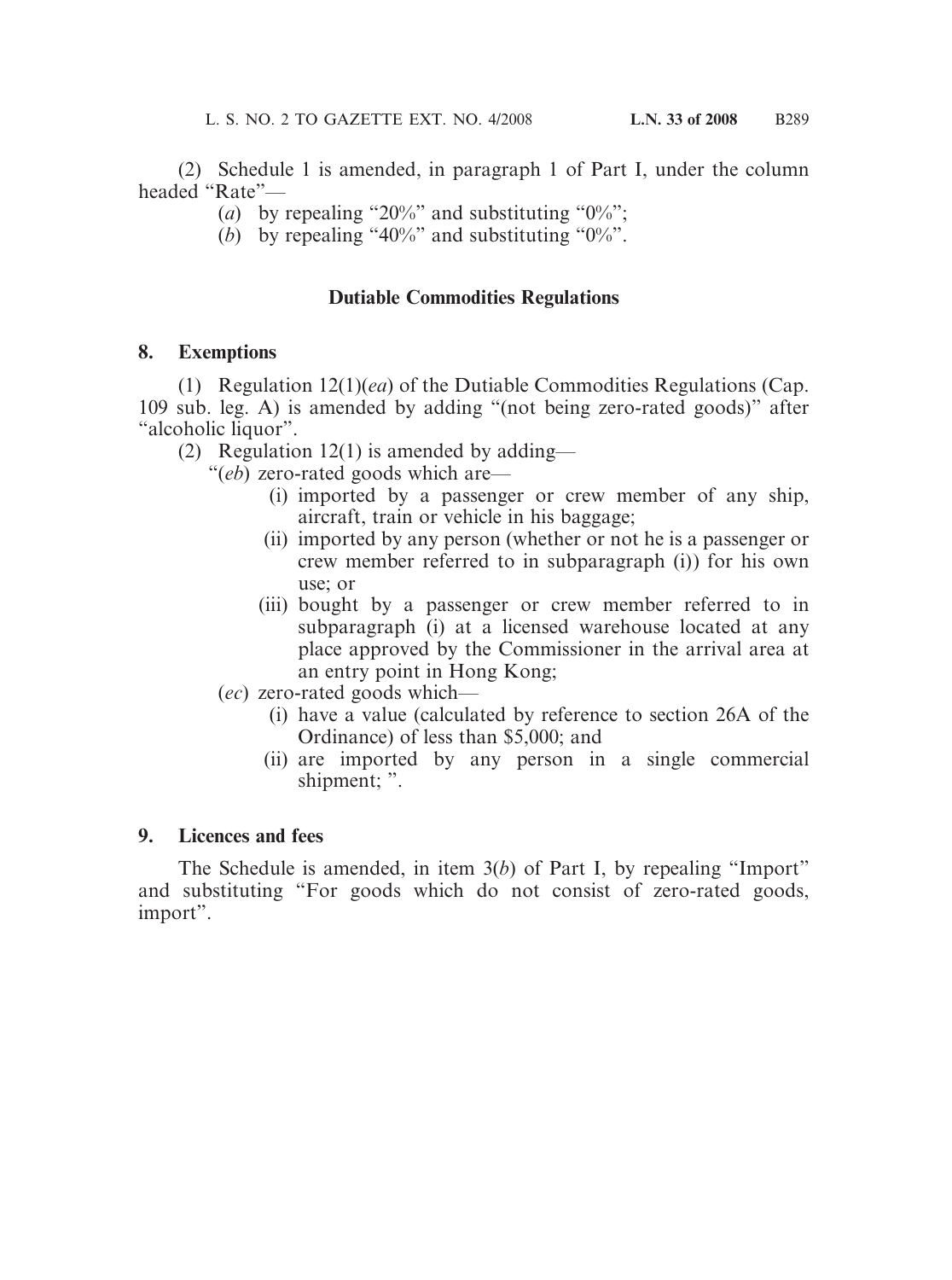### **Dutiable Commodities (Exempted Quantities) Notice**

### **10. Quantities of alcoholic liquor and tobacco exempted from duty**

Section 1(1) of the Dutiable Commodities (Exempted Quantities) Notice (Cap. 109 sub. leg. G) is amended by adding "(not being zero-rated goods)" after "alcoholic liquor".

### **Explanatory Memorandum**

The main purpose of this Bill is to amend the Dutiable Commodities Ordinance (Cap. 109) ("the Ordinance") to give effect to the proposal in the 2008–2009 Budget to lower the rates of duty on two types of liquors.

2. Clause 1 sets out the short title to the Bill.

3. Clause 2 provides that the Bill when enacted will be deemed to have come into operation at 11:00 a.m. on 27 February 2008.

- 4. Clause 7 amends Part I of Schedule 1 to the Ordinance to—
	- (*a*) lower the rate of duty on liquor (other than wine) with an alcoholic strength of not more than 30% by volume measured at a temperature of  $20^{\circ}$ C from  $20\%$  of its value to  $0\%$ ; and
	- (b) lower the rate of duty on wine from  $40\%$  of its value to  $0\%$ .

5. The other clauses amend the Ordinance and its subsidiary legislation on related matters. In particular—

- (*a*) clause 3 amends section 2(1) of the Ordinance by adding a definition of "zero-rated goods" (meaning goods the rate of duty on which as set out in Part I of Schedule 1 to the Ordinance is  $0\%$  of the value of the goods);
- (*b*) clause 4 adds the new section 2A of the Ordinance to clarify when the provisions in the Ordinance relating to dutiable goods and duty-paid goods apply to zero-rated goods;
- (*c*) clause 5 amends section 7(1)(*b*) of the Ordinance to empower the Commissioner of Customs and Excise or an officer deputed by him to endorse on a licence or permit relating to zero-rated goods that the duty on the goods is 0% of the value of the goods;
- (*d* ) clause 6 amends section 38A of the Ordinance to clarify that that section does not apply to zero-rated goods exempted under the new regulation 12(1)(*eb*) or (*ec*) of the Dutiable Commodities Regulations (Cap. 109 sub. leg. A);